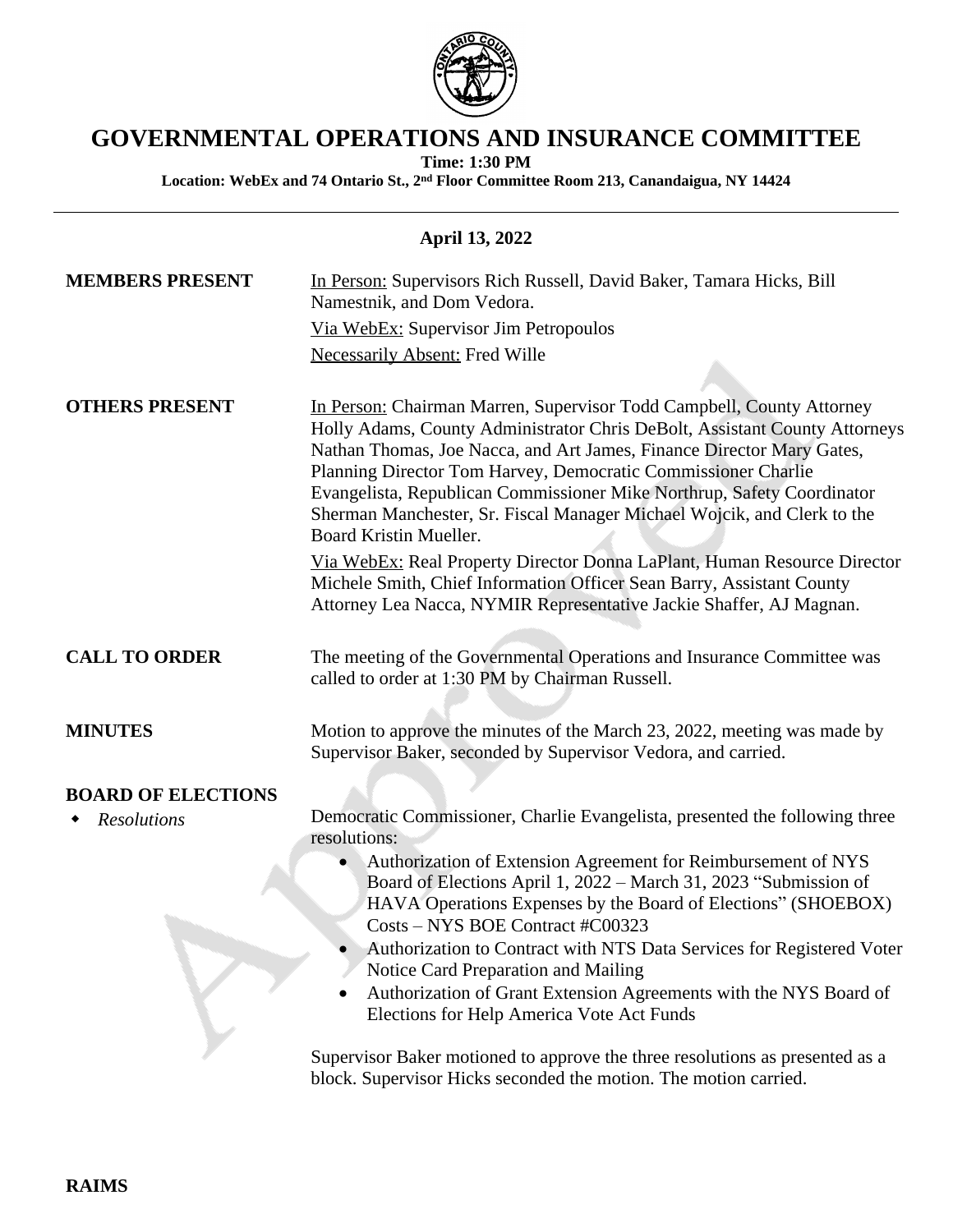*Resolution* Sr. Fiscal Manager, Michael Wojcik, presented a resolution entitled, "Renewal of Microfilm Service Contact with Instream, LLC dba Biel's Information Technology Systems Corporation".

> Supervisor Hicks motioned to approve the contract with Biel's Information Technology Systems Corp. Supervisor Namestnik seconded the motion. The motion carried.

## **COUNTY ATTORNEY**

 *Final Weighted Voting Report form CGR* County Attorney, Holly Adams, asked for committee approval to draft a resolution to officially accept the weighted voting report. This resolution would be entitled, "Acceptance of the Ontario County Weighted Voting Apportionment Plan Based Upon the 2020 Population Census".

> Supervisor Vedora motioned to approve the drafting on this resolution for submission to the full Board. Supervisor Petropoulos seconded the motion. The motion carried.

 *Resolution Local Law* County Attorney, Holly Adams, presented a resolution entitled, "Fixing Date and Notice for the Public Hearing on Local Law No. 2 (Intro.) of 2022" and Local Law No. 2 (Intro.) of 2022.

> Supervisor Hicks motioned to approve Local Law No. 2 (Intro.) of 2022 and fixing the date for the public hearing for such Local Law as a block. Supervisor Vedora seconded the motion. The motion carried.

## **REAL PROPERTY**

 *Volunteer Firefighter and Ambulance Tax Exemption*

Real Property Director, Donna LaPlant, said that the County has been asked to look into the volunteer firefighter and ambulance tax exemption. Many other Counties offer this exemption. There are two ways to offer this exemption and that is with or without a cap. Most Counties offer them with caps.

County Attorney, Holly Adams, noted that this group of individuals currently can receive a credit on their income tax. They are researching if they will be able to keep that income tax credit if the County passes this exemption. They are also looking into other questions that have come up. Then committee was asked what their thoughts were?

Discussion ensued with the committee deciding there are a lot of unanswered questions such as:

- Should the local municipalities also be looking into this?
- Is the income tax credit of \$250 more than what this credit would be/Can they be use together or do they only get one?
- What do the non-property owners receive?
- Is their volunteerism monitored to make sure they are really participating?
- Is the exemption enough to make them want to apply up for it?
- Is there something else that the County can do to recognize these members?

**Governmental Operations and Insurance Committee** oversees the activities, programs, or other matters related to the following departments, agencies, or activities: *Legislative Board, Clerk of the Board of Supervisors, County Administrator, County Attorney, County Clerk, Bureau of Motor Vehicles, Real Property Tax Services, Board of Elections, Records and Archives, County Historian, Board of Ethics, Dog Control, Humane Society, Information Services, Regulatory Compliance, County Insurance Programs, Risk Management, Workers*' *Compensation.*